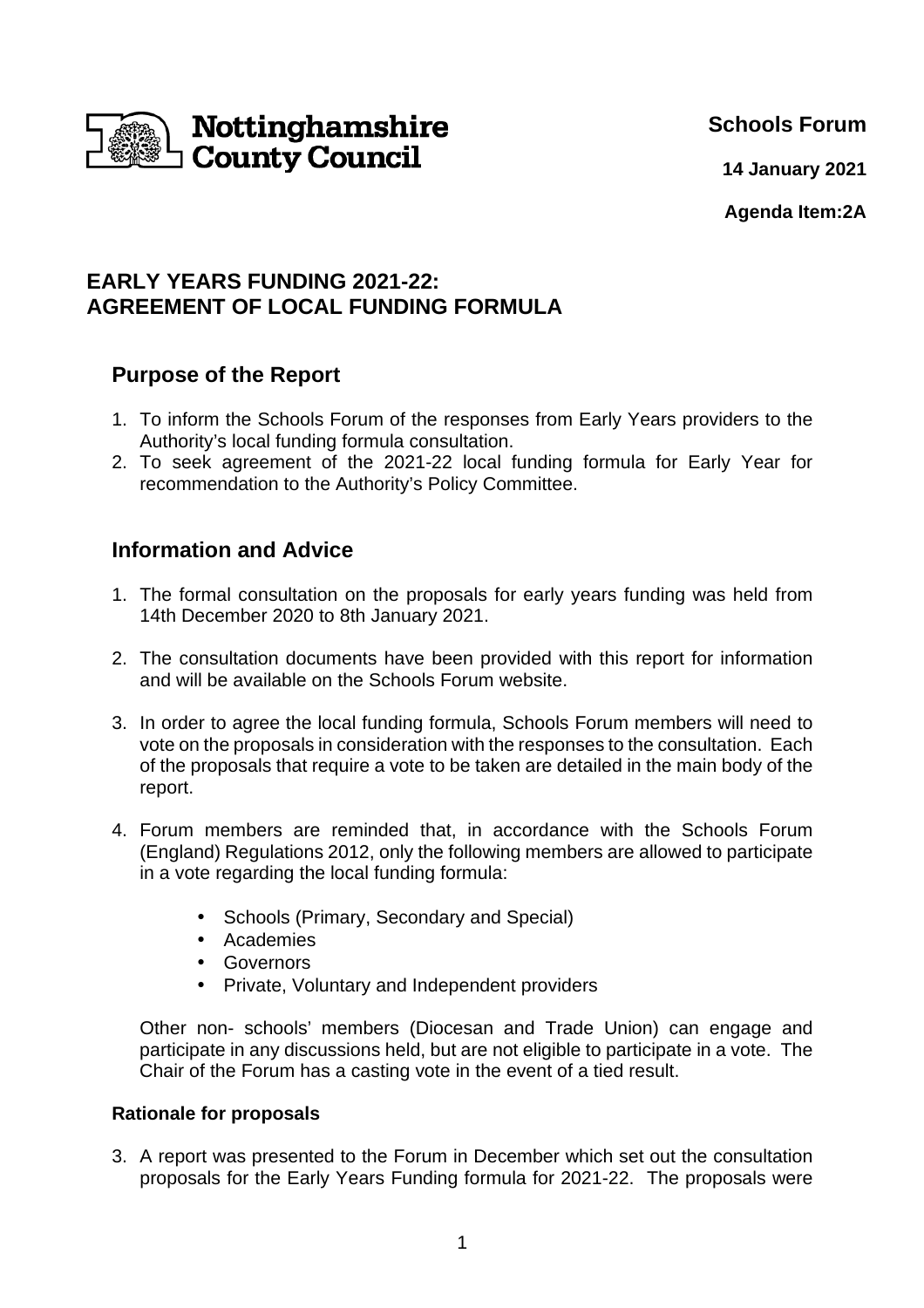informed by the current forecast overspend and the uncertainty regarding the funding and potential future impacts of Covid on payments to providers which meant that the local authority could not extend the temporary 10p top up to the hourly rate for 2021-22.

- 4. However, as part of the spending review announcement, the Chancellor of the Exchequer announced his plan to increase early years spending by £44m in 2021/22 to increase the hourly rate that's being paid at maintained nursery schools and other childcare providers that deliver on the Government's free childcare offer. The consultation confirmed that 100% of this increase would be added to the hourly rate which would go some way to offset the reduction in the base rate.
- 5. On the 17<sup>th</sup> December the Department for Education announced an 8p increase in the hourly rate for 2 year olds and a 6p increase in the rate for 3 and 4 year olds.

## **Early Years Consultation Questions**

#### **Consultation responses**

- 5. The consultation questions were to seek the views of the sector on the impact of not extending the temporary 10p increase to the 3 and 4 year old hourly rate for 2021-22.
- 6. A total of 59 (4 Schools, 55 PVI settings) eligible responses were received to the Early Years consultation which was a response rate of 5.2% (4.6% last year). One duplicate response was excluded from a school.
- 7. A full analysis of the responses received, along with the comments for each question are attached as **Appendix A.**
- 8. Question 1 asked if respondents understood why the local authority could not extend the continued payment of the temporary 10p top up to the 3 & 4 year old hourly rate for 2021-22?

There was a mixed response to this question with 56% of respondents agreeing that they understood why the LA could not extend the 10p temporary top up. The overwhelming comment was the need for additional funding in the sector.

9. Question 2 asked if respondents understood that the expected increase in the 2021-22 hourly rate, to be announced by the government by 18th December, would be passed on to providers?

The majority of responses (93%) were in agreement with this.

10. Question 3 asked if respondents had any comments or concerns about the impact of the proposed change to the hourly rate on their provision?

In summary, there is overwhelming concern from amongst respondents for the sustainability of the sector. Despite access to additional government funding made available throughout the pandemic, providers expressed a lack of confidence in their ability to recover and remain viable in the coming months. With the ongoing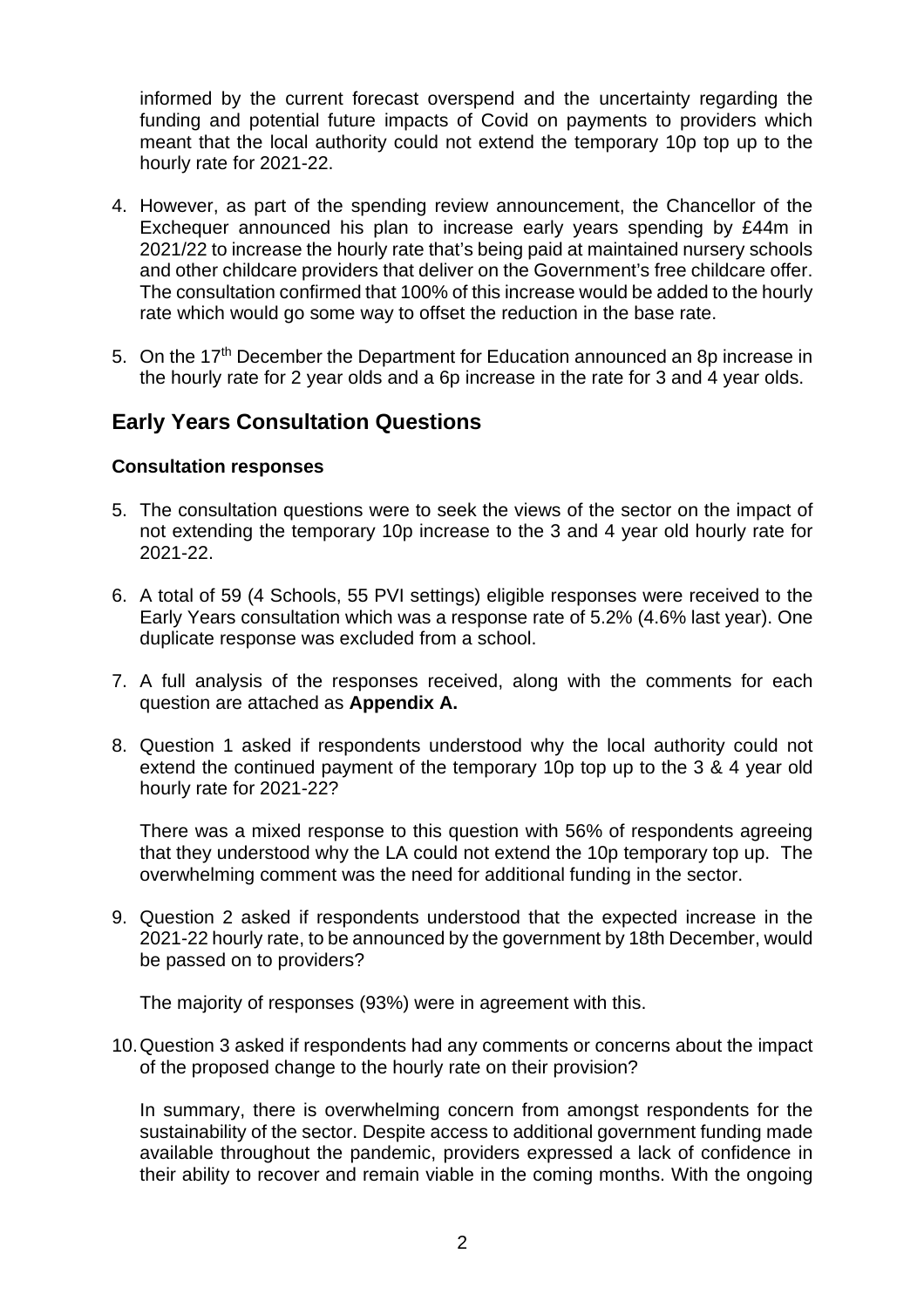additional costs associated with the management of the virus, and the slow return of fee-paying parents to the sector which help to supplement monies received through funded places, providers believe the removal of last year's increase at this time would be detrimental and further exacerbate an already challenging situation.

# **Early Years Funding Formula Proposals**

- . 11. Since the consultation was held the Early Years funding situation has not changed in fact further uncertainty has been added by the third national lock down which began at the beginning of the month. It is the LA's intention not to extend the temporary 10p to the 2021-22 3 and 4 year old hourly rate, this will however be offset by passing on 100% of the announced increase.
- 12. The current and proposed basic hourly rates are shown in the table below.

| <b>Factor</b>         | 2020-21                  |                  | 2021-22 Proposed |                            |
|-----------------------|--------------------------|------------------|------------------|----------------------------|
|                       | <b>Basic Hourly Rate</b> | <b>Temporary</b> | <b>Total</b>     | <b>Basic Hourly Rate</b>   |
| olds PVI &<br>year    | £5.31                    |                  | £5.31            | £5.39 (£5.31 + £0.08 2021- |
| <b>Schools</b>        | (38 weeks per annum)     |                  |                  | 22 funding increase)       |
| 3 - 4 year olds PVI & | £4.25                    | 10p per          | £4.35            | £4.31 (£4.25 + £0.06 2021- |
| Schools Universal and | (38 weeks per annum)     | hour             |                  | 22 funding increase)       |
| working parents       |                          |                  |                  |                            |

13. A vote is required on the following proposal by **School, Academy, Governor, & PVI members**.

It is proposed that the basic hourly rate for 2 year olds is increased by 8p from £5.31 to £5.39.

Are you in agreement with this proposal?

14. A vote is required on the following proposal by **School, Academy, Governor, & PVI members**.

It is proposed that the basic hourly rate for 3 and 4 year olds is reduced by 4p (6p increase minus the temporary 10p) from £4.35 to £4.31.

Are you in agreement with this proposal?

15. No change is proposed to the funding supplements and they will remain as follows:

| <b>Supplement</b>                                              |               | 2020-21 Factor Value   2021-22 Proposed Factor Values |
|----------------------------------------------------------------|---------------|-------------------------------------------------------|
| 3 & 4 year olds deprivation - LAC, CIN &  <br><b>CPP</b>       | £406 per year | £406 per year                                         |
| 3 & 4 year olds deprivation - Based on<br><b>EYPP</b> criteria | 10p per hour  | 10p per hour                                          |